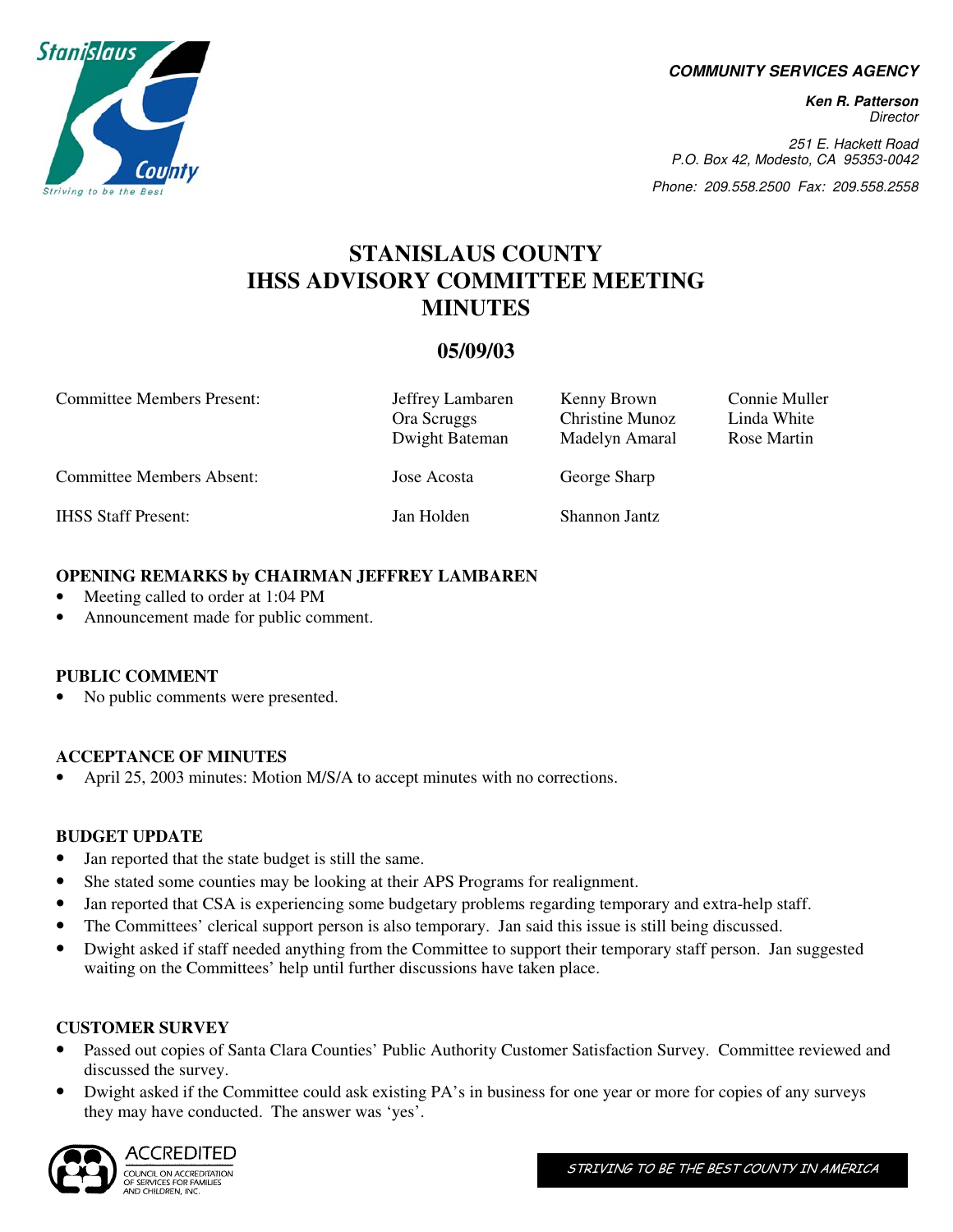- Jeff suggested a general planning meeting possibly before or after one of the Committees' regular meetings. Discussion followed.
- A general planning meeting was scheduled for May 23, 2003 @ 3:00 PM with sub-committee members Kenny Brown, Dwight Bateman, Ora Scruggs, George Sharp, and Jeff Lambaren.

## **MEETINGS IN THE COMMUNITY**

- Tabled due to lack of information. Committee will discuss at the next meeting.
- Linda suggested the Salvation Army building in Turlock.

### **PROCESS/UNION ORGANIZATION**

- Jan reported that we cannot give out any information on the provider list, but we are able to provide statistics regarding the list.
- The PERB hearing is scheduled for July  $1<sup>st</sup> 3<sup>rd</sup>$ .
- Jeff asked Kristy Rosenquist if people have been receptive to the union organizers. Kristy's answer was 'yes'.
- Kristy reported that the union has been working 10-12 hours per day 7 days per week.
- Kenny stated a union representative told him that 2,500 providers are signed up in Stanislaus County.
- The Committee discussed the amount of union dues: \$10 initially but will increase.
- Christine stated that it needs to be made very clear that union dues are based on a percentage of income.
- Dwight stated that the percentage needs to be consistent per pay period.
- Kenny asked if the Committee could recommend to raise provider wages prior to union recognition; Dwight discussed need to wait because of current budget.

#### **OLMSTEAD UPDATE**

- Dwight reported that although the State is out of Federal compliance, there will be no action until after the budget is resolved.
- Dwight defined 'suspense file' for the Committee as a file where spending bills are kept until a budget has been passed.
- Dwight stated that the Federal Bill SB 971 (Mi Casa) was not yet available on the Legislation page. A House Revision (HR 2032) is available.
- Motion M/S/A for Committee to write a letter to Representatives in support of this bill.
- A second motion M/S/A for Committee to draft a letter to Senators to co-sponsor SB 971

#### **HOMEMAKER MODE UPDATE by Jan Holden**

- CSA has started the recruitment for a Social Worker Supervisor for IHSS Homemakers in Adult Services.
- A Homemaker job flyer has been sent to the CEO's office for final approval, and a recruitment will soon follow.
- Health screens and an FBI background check were required.
- Interviews are expected to take place mid-June and staff may be onboard in July.
- There are no details on the training program.

#### **AB 784**

- Tabled due to lack of information.
- Committee will discuss at the next meeting.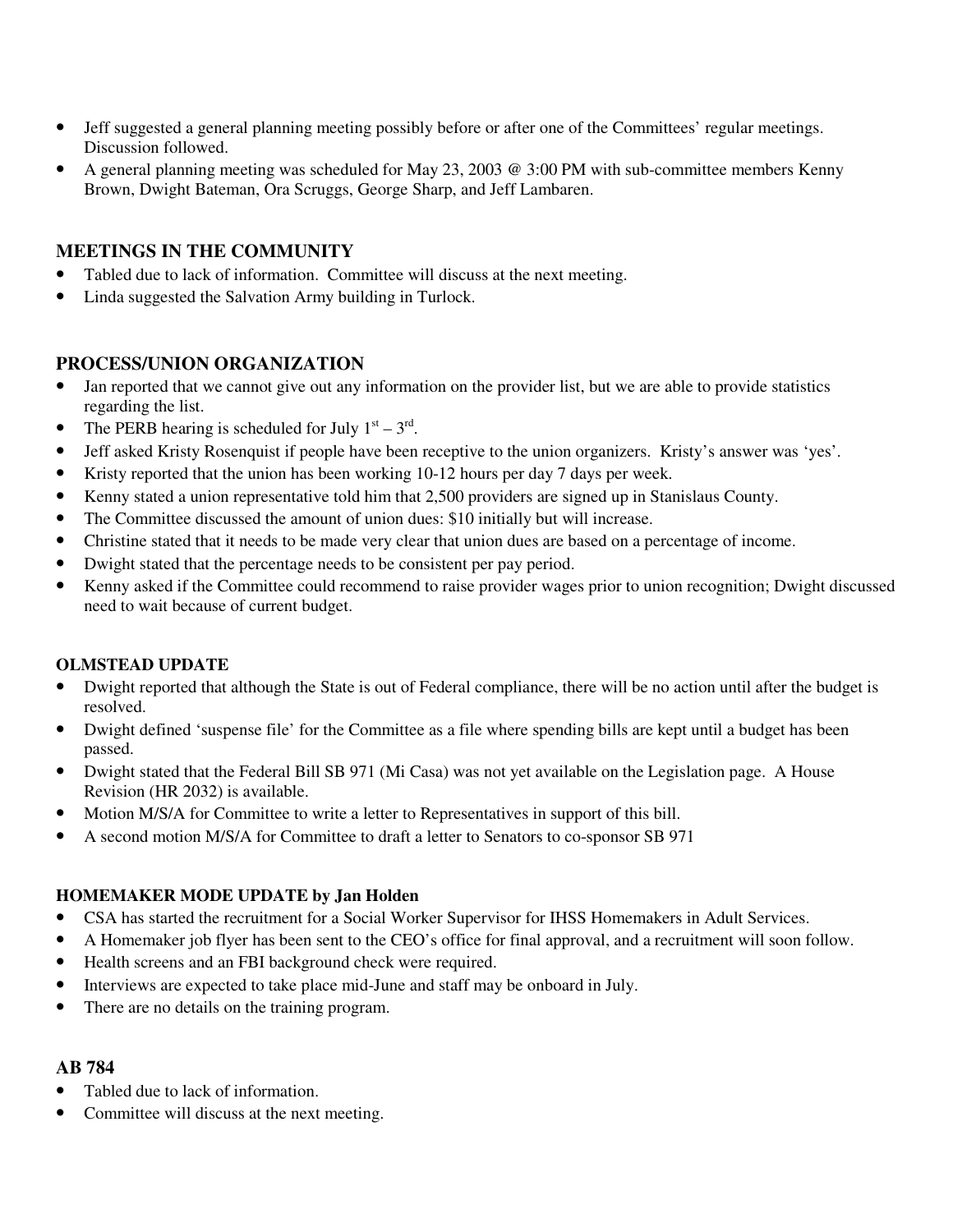## **PUBLIC AUTHORITY UPDATE**

- Kenny Brown reported on the IHSS Advisory Committee Workshop he attended in Santa Clara County.
- A written report on the workshop will be given to Larry for distribution and two copies of the workshop binder will be made for the Committee to review.
- Workshop discussed unique position of IHSSAC, having the Board of Supervisor's ear.
- Discussed use of subcommittees: request to review Committees' bylaws for information on subcommittees and term limits.
- Stakeholder meetings
- Need to let other agencies know about Committee meetings.
- Dwight requested a presentation by AAA on services they provide.
- Dwight asked if it would be appropriate for a Committee member to be involved in the negotiation process. Jan will check on that question. Is it legal? Can Committee members observe or be present to represent the consumer?
- Brochures from Sacramento County PA were reviewed. Discussed cost of brochures and decided to look at the issue in the future.

# **DISCUSSION OF ADVISORY COMMITTEE'S 1ST ANNUAL REPORT**

- Kenny and Jennifer will bring a camera to the next few meetings and take pictures of Committee members.
- Kenny is working on a design for the cover.
- Statistical charts were passed out; Committee reviewed and discussed these charts.
- Committee requested additional charts regarding growth of referrals and caseloads over the last 10 years. CSA staff will check on the number of years we have statistics on referrals.

## **AGENDA ITEMS FOR NEXT MEETING**

- By-laws
- Budget Update
- Meetings in the Community
- Homemaker Mode Update
- AB 784
- Support Letter
- Annual Report
- Olmstead Update
- Ad Hoc Meeting immediately following meeting

Meeting adjourned @ 3:00 PM Shannon Jantz, Recorder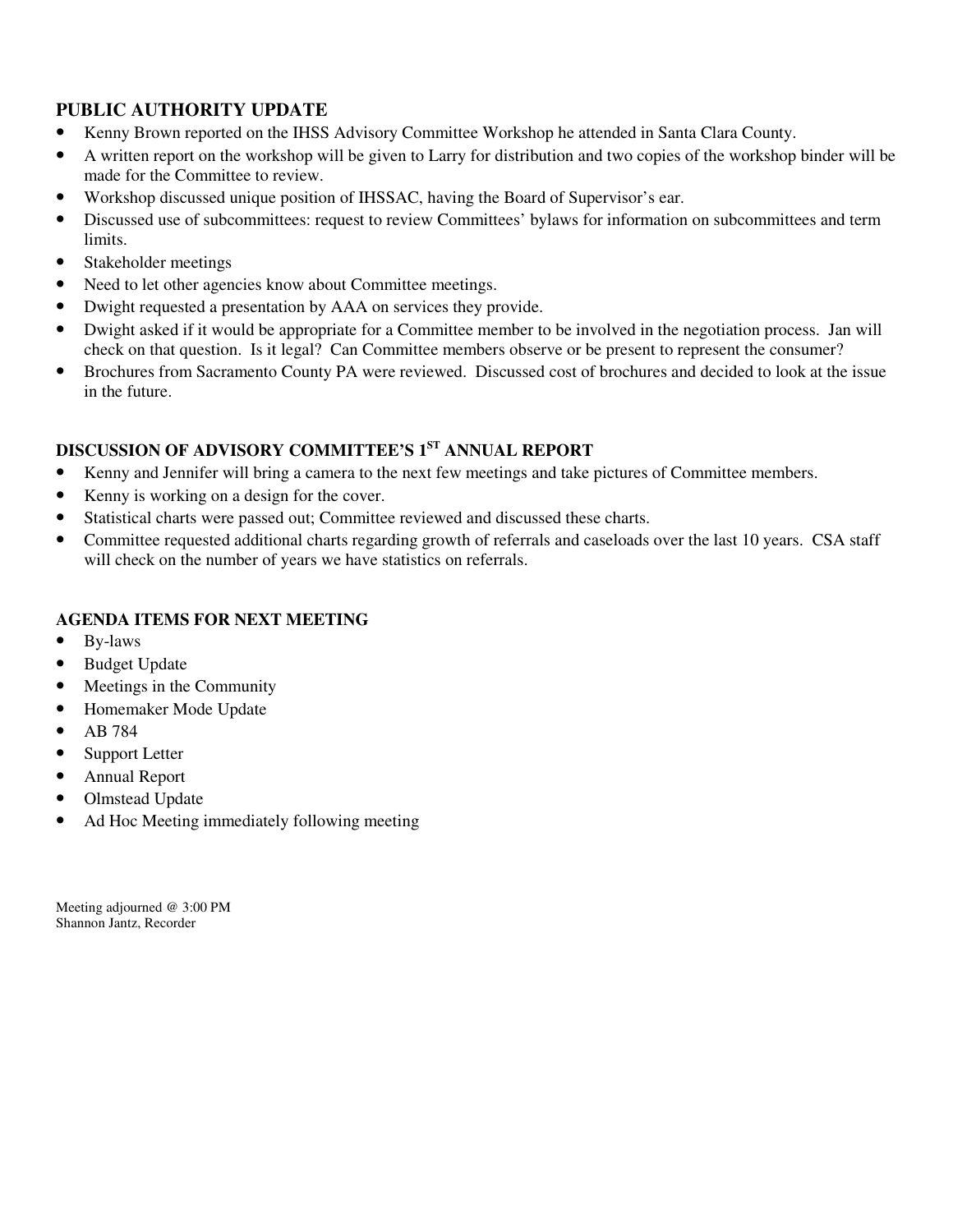# **IHSS Advisory Committee Workshop** Santa Clara, April 29, 2003

First of all, I would like to thank the members of the IHSS Advisory Committee for electing to send me to this conference. Though much of the information presented was geared toward the day-to-day operations of a Public Authority, there were several useful suggestions for Stanislaus County.

The keynote address, "How did consumer participation in Public Authorities come about?" was presented by Catherine Camp, a retired State Senate budget consultant. She made a few key points.

The State Legislation supports IHSS: The California State Legislation has repeatedly resisted bills that would remove relatives as IHSS providers. For many IHSS clients, relatives are the best or only option available to them.

 $IHSSAC<sup>1</sup>$  Members are in a unique position: Being appointed by local government gives IHSS Advisory Committee members a better voice. The members of the Board of Supervisors are more likely to listen to and respect the opinions of persons that have been appointed by them. This gives the IHSSAC a particular ability to advocate for the issues of the disabled and elderly population. This position also gives the IHSSAC the opportunity to educate the members of local government on the needs of IHSS clients and the best ways to respond to those needs.

Cuts are expected in nearly every State and Federally funded program: IHSSACs can ensure that the cuts are made in the way that least damages the IHSS program, thus allowing the IHSS program to be improved at a later time when finances are available.

IHSSAC scope is not limited to the wages & benefits of providers: Getting the best wages and benefits for the IHSS providers is only part of the responsibility of the IHSSAC. We should also be making certain that everyone in the County has access to the services that they require. This may include interpretation into other languages of all applicable materials (Brochures, Surveys, Forms, etc...) into other languages (not forgetting Braille). It is also important that we ensure that the IHSS program is not standing alone. When someone needs services from more than one program, it is crucial that we have the ability to refer them to the other resources that they need. Above all else, we must ensure that IHSS services are of the highest quality possible.

Things an IHSSAC needs: Every IHSSAC should have a mechanism to receive input from Consumers & Providers regarding IHSS and an established way to report to the county Board of Supervisors.

<sup>&</sup>lt;sup>1</sup> IHSSAC; In Home Supportive Services Advisory Committee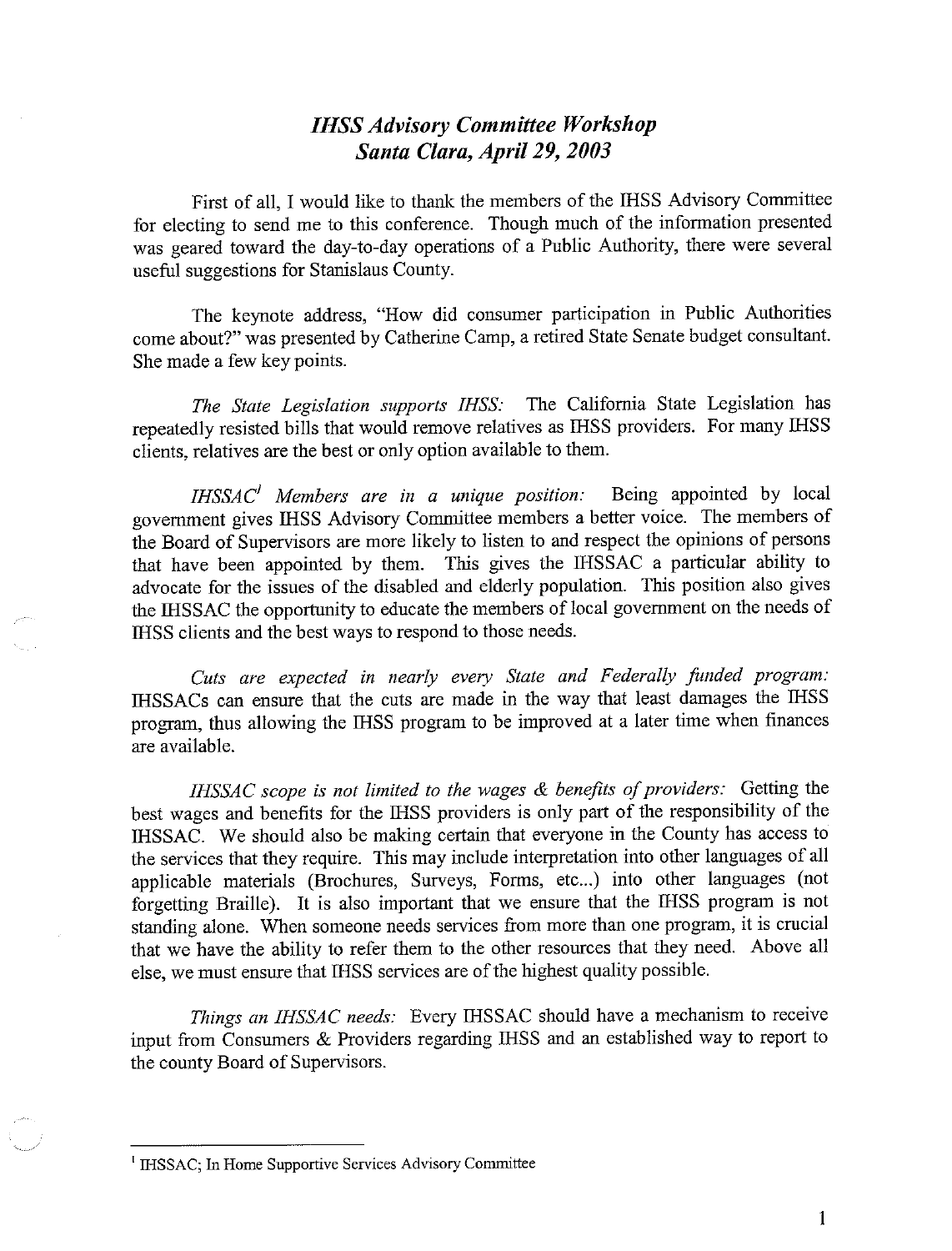Advisory Committees are in the position to understand the IHSS program best: Who is better to advise the County on the IHSS program than the persons directly affected by IHSS every day?

The next session was entitled "The Nuts and Bolts of an IHSSAC". It outlined the responsibilities of an IHSSAC.

The primary goal of any IHSSAC is to improve the conditions for the Providers and Clients. Workers need to have higher wages and benefits, while Clients need to have access to an accurate, current registry of Providers.

Many IHSSACs have divided into subcommittees to accomplish these and other goals.

Registry Subcommittee: Oversee the establishment of a registry of providers. Many counties have opted to use database software, similar to what we witnessed in San Francisco to assist with matching Clients and Providers.

Training/Education Subcommittee: Knowledge is power. Many IHSS clients are not aware of their rights and responsibilities; and many IHSS providers are unsure of exactly what their duties are, and the most effective way to perform those duties in what can be a difficult or dangerous environment. This subcommittee is positioned to identify these issues and provide training for clients and/or providers where appropriate.

Finance Subcommittee: As a public agency, IHSSACs must utilize their financial resources intelligently. This includes accurate, open record keeping and responsible spending. This subcommittee is charged with establishing a budget and ensuring that money is spent wisely. Since budget money does not roll over from year to year, it is also important to use all of the money each year.

Nomination Subcommittee: Because Advisory Committee members are appointed to limited terms, it is important that there be a smooth transition when members are replaced. There is a considerable amount of education involved in becoming an effective member of an IHSSAC. If prospective members have already been attending meetings as public observers, they will be better positioned to take their places as full fledged members. This subcommittee needs to establish membership requirements, and recruit prospective members who meet these requirements. They may need to work with the county Board of Supervisors to accomplish this.

What are the challenges for the future? As the population of Seniors and Disabled persons grows, the IHSS program will face many challenges. These include Multicultural Outreach, Housing and Transportation. It is also important to establish and strengthen the connection between Medical and Social Services programs.

The purpose of the IHSSAC is to accommodate the needs of the Elderly and Disabled community. We need to find out what services are being offered by other programs, and where we can cooperate with other agencies to better meet the needs of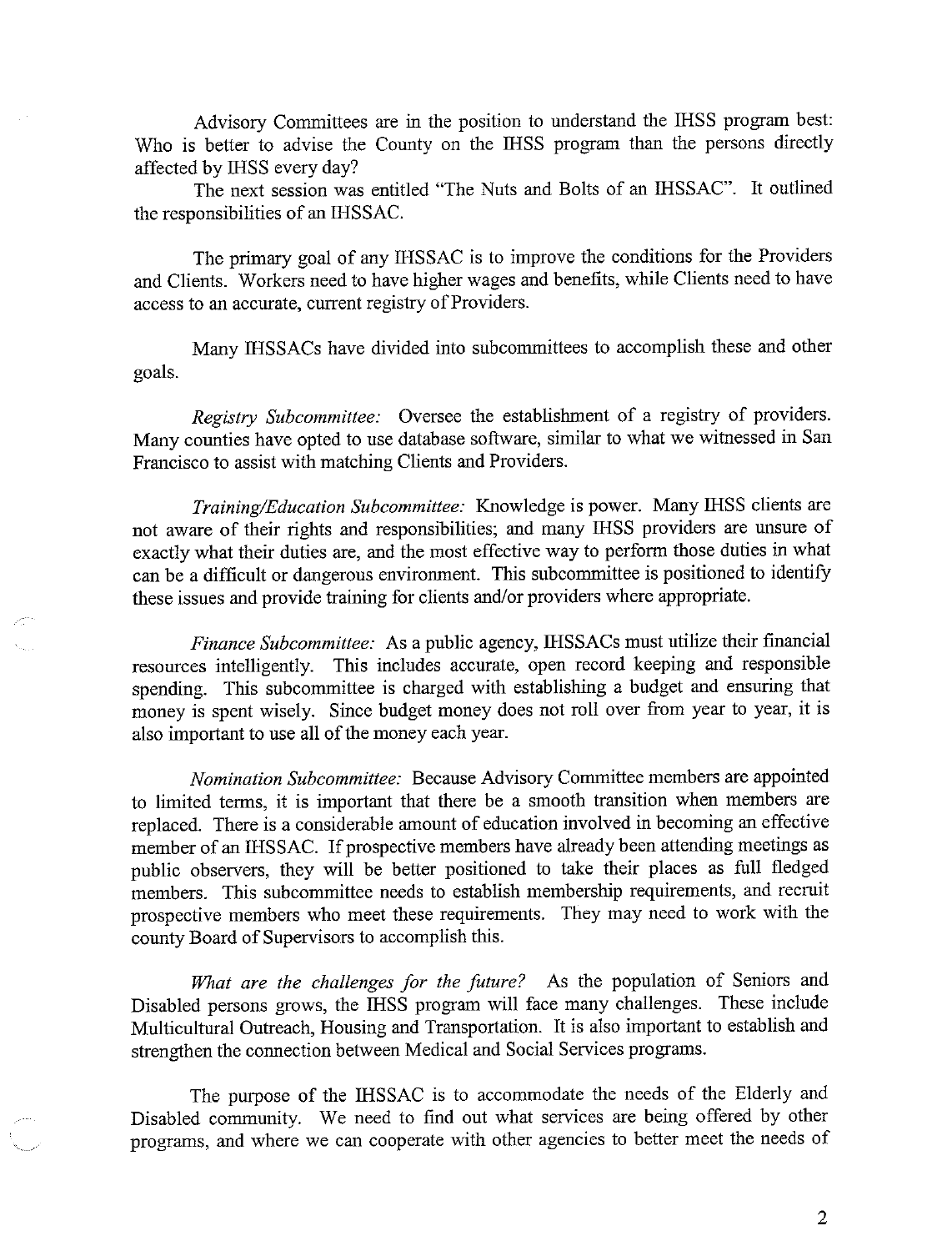our community. This may include the local Independent Living center, Regional Center, Office of Emergency Services and American Red Cross. Anywhere Elderly and Disable people are being served or cared for; the IHSSAC has the opportunity to assist to improve those services or IHSS services.

Jim Ramoni, IHSS Program Manager, Santa Clara County advocated for regular "Stakeholders Meetings"; meetings between all of the parties involved with or affected by IHSS. This should include representatives for IHSS Clients and Providers, Union, Board of Supervisors, and County Staff. The purpose of such a meeting would be education for all involved parties, laying the foundation for effective communication. Everyone will leave knowing exactly what IHSS is and what it can do. When specific needs arise, they will be able to determine which body is best placed to act on that issue.

In conclusion, the IHSSAC has a responsibility to the Board of Supervisors and the disabled/elderly community to ensure that everyone gets the service that they require in a timely and cost-effective manner, taking advantage of programs that are already in place and establishing and upgrading new and existing programs, including a Public Authority if that is deemed appropriate. Public Authorities have many advantages, but are not, in my opinion appropriate for every county. No matter what else we do, we are charged with establishing the program that will best serve those who need it.

Respectfully submitted;

Kenny R. Brown Stanislaus County IHSSAC Vice-Chair May 9, 2003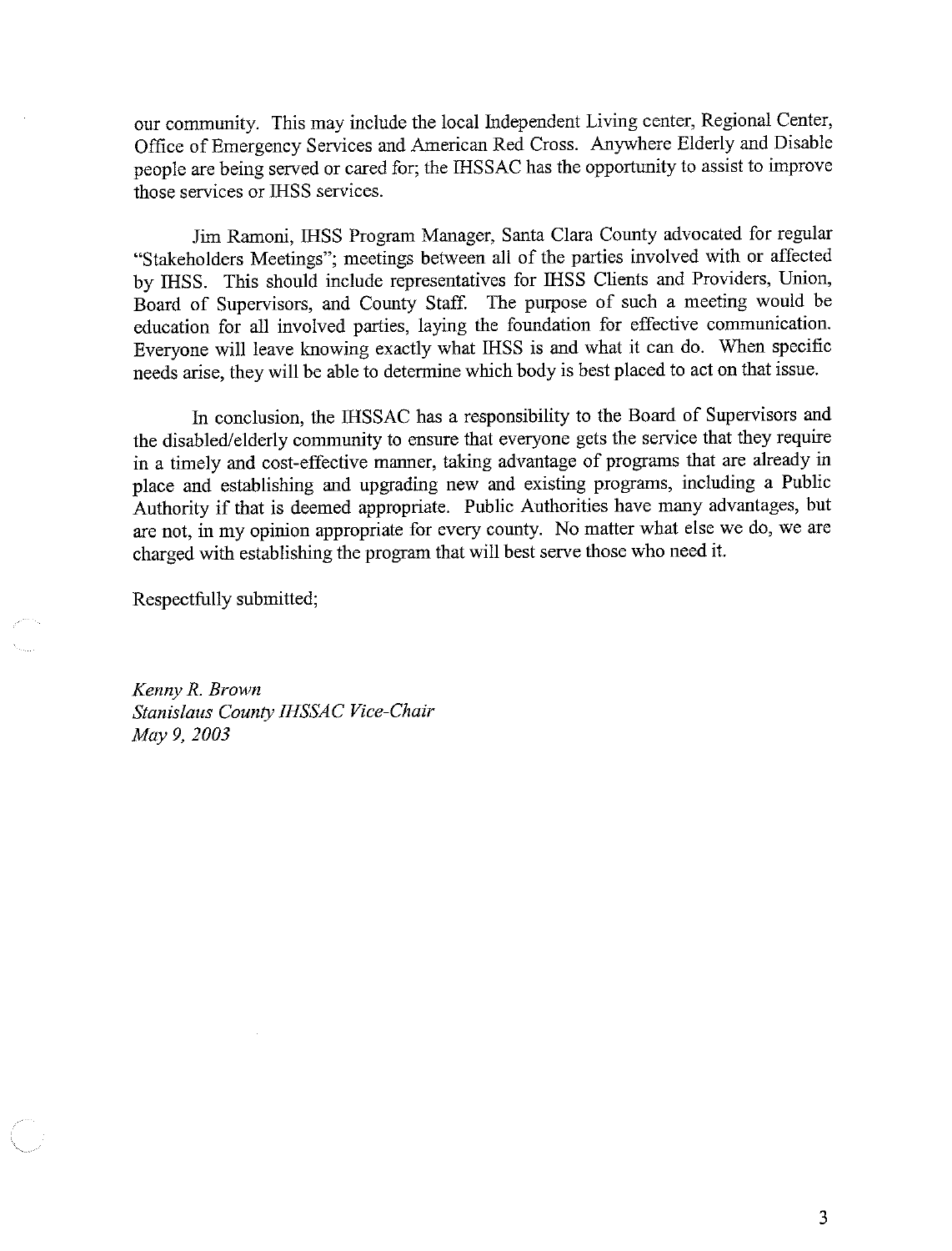Cervantes H/Sheet1 Chart 2



 $\begin{bmatrix} 1 & 1 & 1 \\ 1 & 1 & 1 \\ 1 & 1 & 1 \\ 1 & 1 & 1 \end{bmatrix}$ 

5/2/2003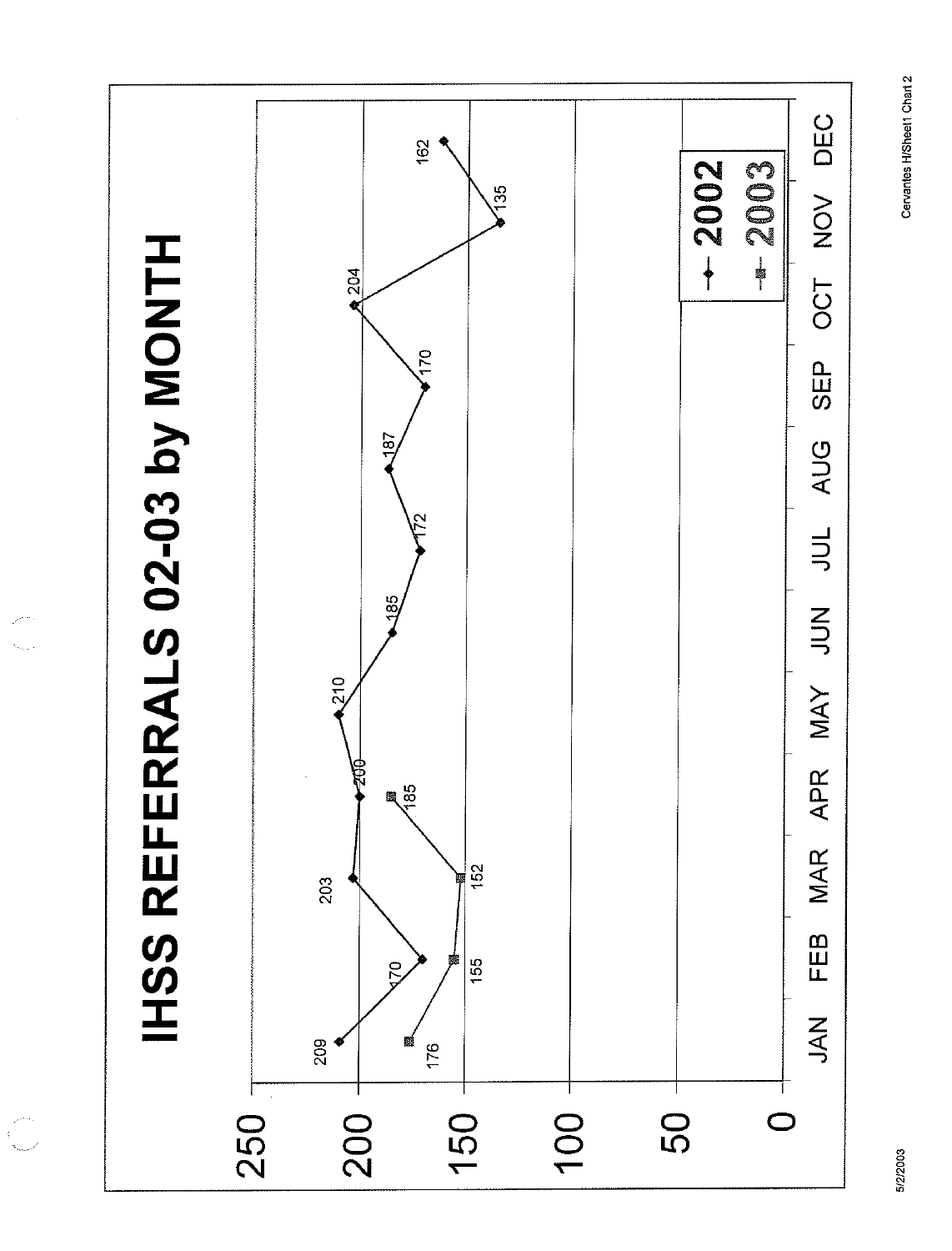

IHSS REFERRALS '97 - '02 By Year/Month

 $\bigcap_{\gamma_{\text{max}}}^{\mathcal{L}_{\gamma_{\text{max}}}}$ 

 $\mathcal{C}^{\mathcal{C}^{\mathcal{C}^{\mathcal{C}}}}$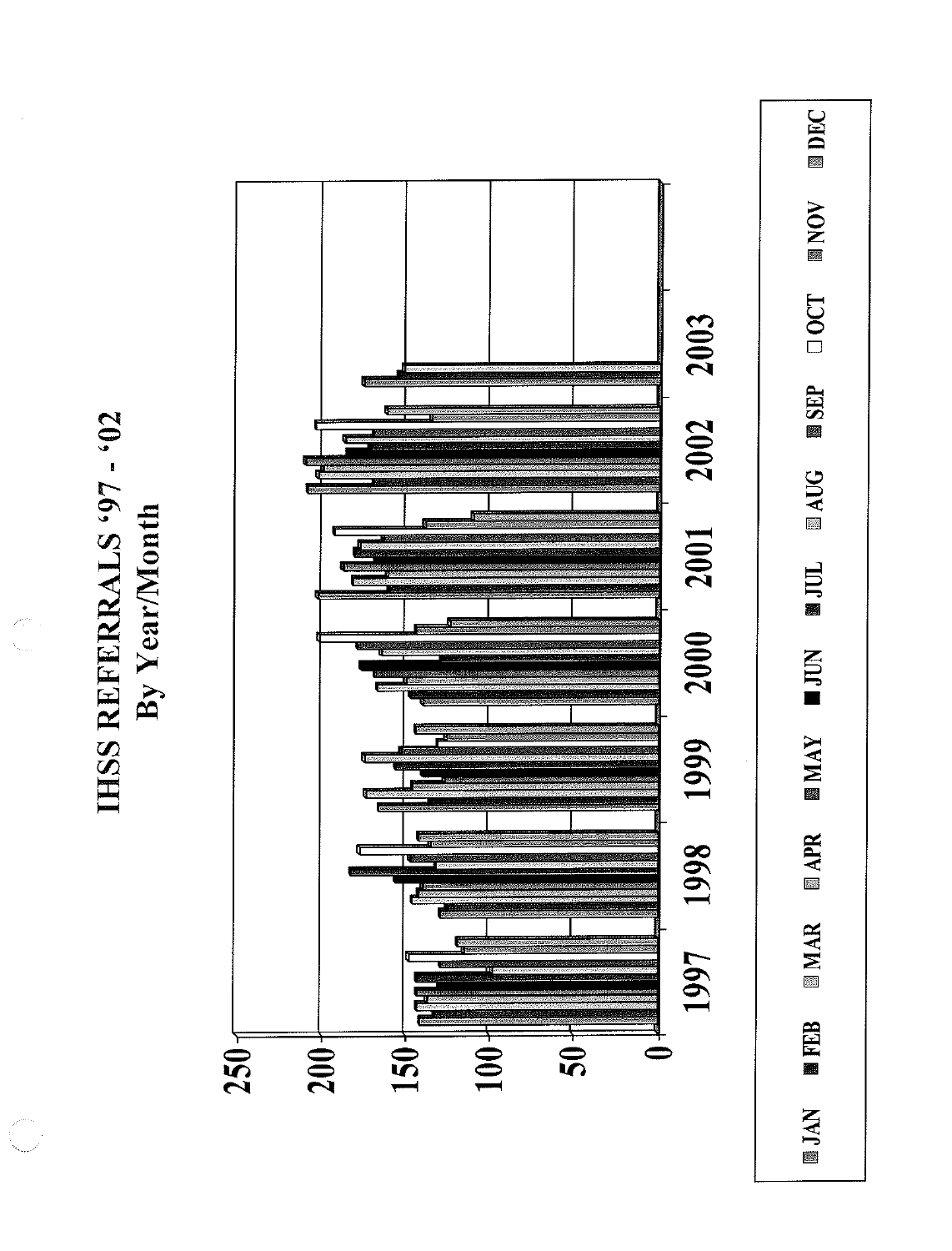#### CUSTOMER SATISFACTION SURVEY

We want to know your opinion regarding the services you receive from MSSP. We ask you to take a few minutes to answer several questions. Please be honest. Responding to the survey is voluntary, however, your answers will help us in making changes and improving the program to better serve you and others. Do not sign this survey unless you want to be identified.

- 1. HOW LONG HAVE YOU BEEN IN THE MSSP PROGRAM? 0 to 6 months;  $\qquad$  6 to 12 months;  $\qquad$  1 to 2 years;  $\qquad$  more than 2 years
- 2. HOW HELPFUL IS MSSP IN ASSISTING YOU IN GETTING THE MEDICAL CARE YOU NEED? very helpful; usually helpful; helpful; not usually helpful; not helpful at all.
- 3. HOW SATISFIED ARE YOU WITH THE WAY YOU ARE TREATED BY THE PERSON FROM MSSP HELPING YOU?

very satisfied; usually satisfied; somewhat satisfied; not usually satisfied.

- 4. HOW SATISFIED ARE YOU WITH THE SERVICES PROVIDED BY MSSP? very satisfied; usually satisfied; \_somewhat satisfied; \_ not usually satisfied.
- 5. HOW HELPFUL IS MSSP IN HELPING YOU TO LIVE WHERE YOU WANT TO LIVE? very helpful; usually helpful; helpful; not usually helpful; not helpful at all.
- 6. BECAUSE OF THE SERVICES YOU? HAVE RECEIVED FROM MSSP:
	- A) I FEEL SAFER AT HOME: \_\_\_ strong agree; \_\_\_ agree; \_\_\_ disagree; \_\_\_ strongly disagree; \_\_\_ not sure.
	- B) I FEEL BETTER ABOUT MYSELF: \_strongly agree; \_\_\_agree; \_\_\_disagree; \_\_\_strongly disagree; \_\_\_\_not sure.
	- C) IT IS HELPING ME TO BE INDEPENDENT: strongly agree; agree; disagree; strongly disagree; not sure.
	- D) MY LIFE IS BETTER NOW THAN BEFORE I WAS IN THE PROGRAM:

COMMENTS: (Additional services the program should provide.)